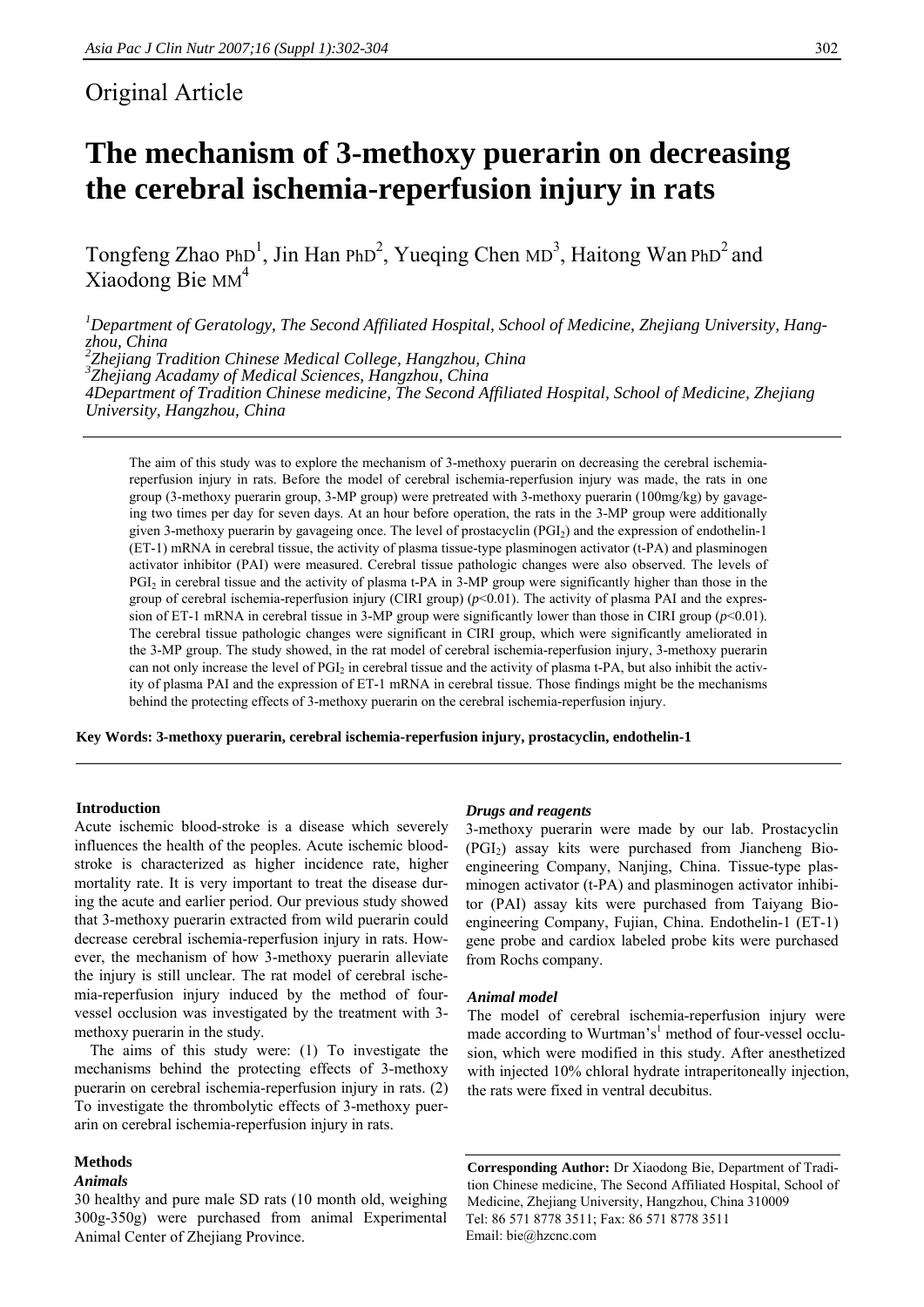Consequently, a sterile occiput incision on the neck was made to expose transverse process pterygoideus foramen of the first cervical vertebra. An electric coagulation needle was used to occlude bilaterally vertebral arteries in the foramen by the way of cauterization. Then, the fixation position of the rats was changed into the dorsum position. Cervical ventro-median incision was made to separate and expose bilateral common carotid arteries. The muscles and skin of neck were seamed after disinfection. The bilateral common carotid arteries were occluded with a miniature bulldog clamp at the next day. The rats in the normal control group (NC group) were treated by using similar operation except arteria vertebralis electric coagulation and common carotid artery occlusion. The criteria of successful model includes: (1) The rats were unconsciousness and quadriplegia. (2) Righting reflex and corneal reflex disappeared. (3) The frequency of EEG slowed down.

#### *Study design*

30 male SD rats were randomly divided into three groups: the NC group, the group of cerebral ischemia-reperfusion injury (CIRI group), and the group of cerebral ischemiareperfusion injury treated with 3-methoxy puerarin (3-MP group). Every group included 10 rats. Before making cerebral ischemia-reperfusion injury, the rats in the 3-MP group were pretreated with 3-methoxy puerarin (100mg/kg) by gavageing two times per day for seven days. The rats in the NC group and CIRI group were treated with the same volume of normal saline by gavageing per day. At an hour before operation, the rats in the three groups were additionally given 3-methoxy puerarin or normal saline by gavaging once. In the CIRI group and 3-MP group, the common carotid artery was occluded 30 minutes, and then the artery clamps were removed for 30 minutes. After that, we took the blood from abdominal artery and immediately harvested the brain tissue. In the NC group, blood and brain tissue were harvested at 60 minutes after the operation.

#### *Measurements and observation*s

Cerebral tissues of left hemisphere were taken for analysis. The level of  $PGI<sub>2</sub>$  in cerebral tissue, the activity of plasma t-PA and PAI were measured according to the instructions of the commercially available kit. The expression of ET-1 mRNA was assayed with the method of hybridization in situ staining. The main steps include: Right cerebral tissue were harvested and coronal sections (5μm thick) were made along the plane of optic chiasm.

The sections were digested with proteolytic enzyme K at 37℃, pre-hybridized at 37℃ for 3h, and hybridized at  $41^{\circ}$  for 24h. And then, the sections were incubated respectively with confining liquid for 30 minutes at 37℃, with rat-anti-cardiox of biotinylation for 60 minutes at  $37^{\circ}$ C, and with peroxidase of biotinylation for 20 minutes at  $37^{\circ}$ . After that DAB coloration reagent were added for coloration. Negative control sections were hybridized with 0.5mol/L PBS instead of the hybrid liquid containing probe. Five visual field observed at 400 amplification times of light microscopy were randomly selected. Leica Qwin image analysis apparatus (Leica, Germany) were used to evaluate positive reactants produced by hybridization in situ. Cerebral tissue pathologic changes were also evaluated. Left frontal region cerebral tissues were taken for making pathologic slides. After fixation and dehydration, the cerebral tissues were embedded with paraffin. 2μm thick pathologic slides of cerebral tissue were prepared and stained with HE. Cerebral tissue pathologic changes were evaluated by 400 amplification times of light microscopy.

# *Statistical analyses*

All data were expressed as Mean  $\pm$  SD ( $x \pm s$ ). Single analysis of variance was used and Newman-keuls method (SPSS 10.0) was adopted for comparisons between two data among groups. *p* values <0.05 were considered as significant.

# **Results and discussion**

Table 1 shows the change of every parameter in the three groups. The levels of  $PGI<sub>2</sub>$  in cerebral tissue in CIRI group were significantly lower than those in NC group  $(p<0.01)$ . The levels of PGI<sub>2</sub> in cerebral tissue in 3-MP group were significantly higher than those in CIRI group  $(p<0.01)$ . There are no significant difference between the levels of  $PGI<sub>2</sub>$  in NC group and in 3-MP group ( $p > 0.05$ ). The activity of plasma t-PA in CIRI group were significantly lower than those in NC group  $(p<0.01)$ . The activity of plasma t-PA in 3-MP group were significantly higher than those in CIRI group ( $p$ <0.01). The activity of plasma PAI in CIRI group were significantly higher than those in NC group  $(p<0.01)$ . The activity of plasma PAI in 3-MP group were significantly lower than those in CIRI group (*p*<0.01). The expression of ET-1 mRNA in CIRI group were significantly higher than those in NC group  $(p<0.01)$ . The expression of ET-1 mRNA in 3-MP group were significantly lower than those in CIRI group (*p*<0.01).

**Table 1.** Changes of PGI<sub>2</sub> the expression of ET-1 mRNA in cerebral tissue, plasma PAI and t-PA in three groups  $(mean \pm SD)$ 

| Groups      | n  | PGI <sub>2</sub><br>(pg/ mg.protein) | t-PA<br>(IU/ml)    | PAI<br>(IU/ml)               | ET-1 mRNA                 |
|-------------|----|--------------------------------------|--------------------|------------------------------|---------------------------|
| NC          | 10 | $54.2 \pm 3.7$                       | $0.84 \pm 0.04$    | $0.69 \pm 0.02$              | $213 \pm 34$              |
| <b>CIRI</b> | 10 | $22.3 \pm 2.2$ <sup>#</sup>          | $0.44\pm0.06^{\#}$ | $0.93 \pm 0.03$ <sup>#</sup> | $577 \pm 64$ <sup>#</sup> |
| $3-MP$      | 10 | $43.1 \pm 3.3^*$                     | $0.69 \pm 0.04*$   | $0.77 \pm 0.06*$             | $429 \pm 52*$             |

NC= normal control group, CIRI = the group of cerebral ischemia-reperfusion injury, PGI<sub>2</sub>= prostacyclin, t-PA = tissue-type; plasminogen activator, PAI= plasminogen activator inhibitor, ET-1= endothelin-1; # *p*<0.01 compared with NC group; \* *p*< 0.01 compared with CIRI group